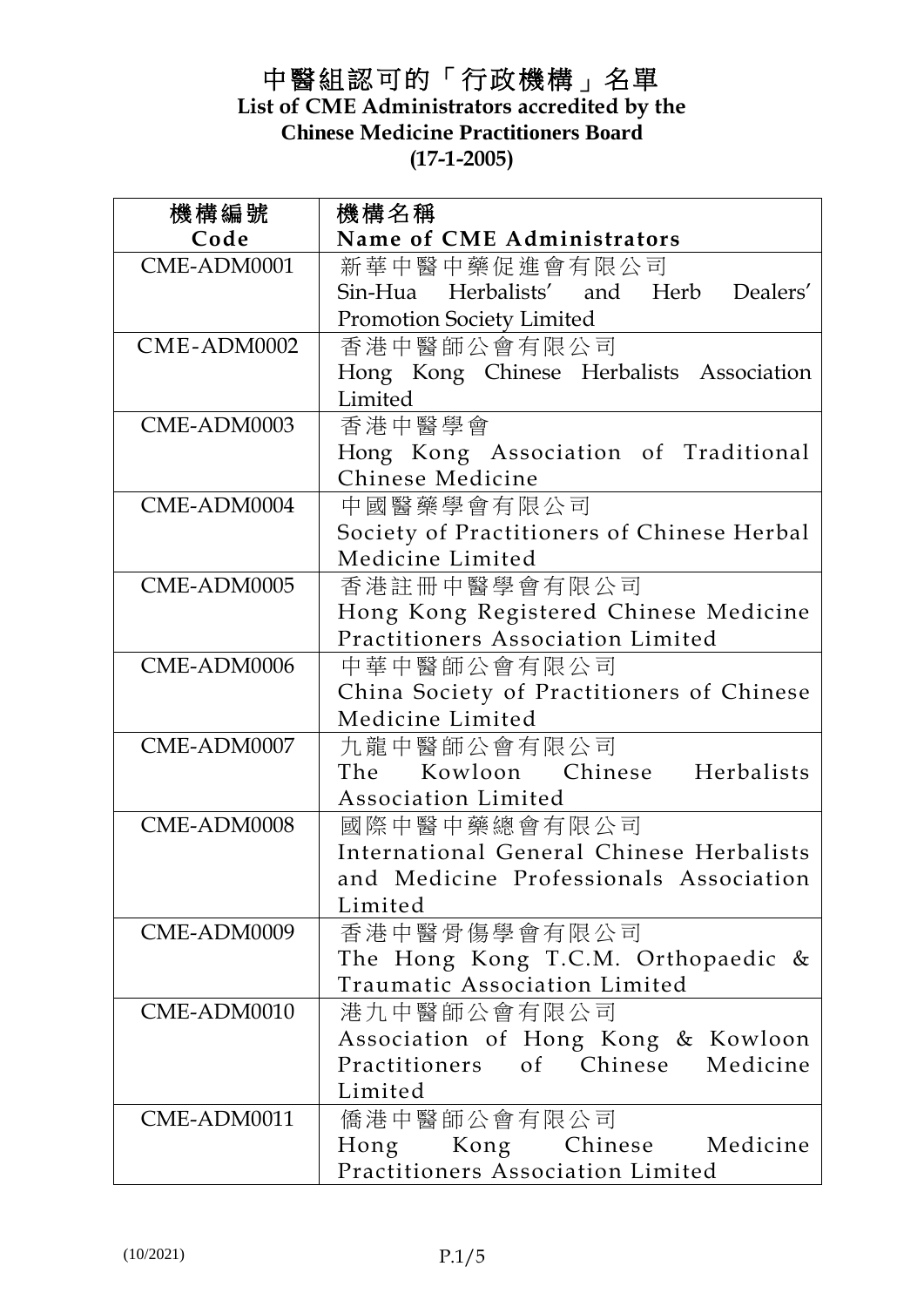| 機構名稱           | : 新華中醫中藥促進會有限公司                                                 |
|----------------|-----------------------------------------------------------------|
| Name           | Sin-Hua Herbalists' and Herb Dealers' Promotion Society Limited |
| 機構編號           | $\therefore$ CME-ADM0001                                        |
| Code           |                                                                 |
| 地址             | : 九龍彌敦道 785 號利達大樓二樓                                             |
| Address        | 1/F, Lee Tat Building, 785 Nathan Road, Kowloon                 |
| 電話號碼           | $\therefore$ 2380 9363                                          |
| Telephone No.  |                                                                 |
| 傳真號碼           | $\therefore$ 2380 9365                                          |
| Fax No.        |                                                                 |
| 電郵地址           | : sinhuahhd12@yahoo.com.hk                                      |
| E-mail Address |                                                                 |
| 互聯網網址          | : http://www.sin-hua.org                                        |
| Website        |                                                                 |

| 機構名稱           |          | : 香港中醫師公會有限公司                                          |
|----------------|----------|--------------------------------------------------------|
| Name           |          | Hong Kong Chinese Herbalists Association Limited       |
| 機構編號           |          | $:$ CME-ADM0002                                        |
| Code           |          |                                                        |
| 地址             |          | : 香港灣仔莊士敦道 170-172 號美華大廈三樓                             |
| Address        |          | 170-172 Johnston Road, 2/F, Mei Wah Mansion, Hong Kong |
| 電話號碼           |          | : 25725013 / 54073262                                  |
| Telephone No.  |          |                                                        |
| 傳真號碼           |          | $\therefore$ 2572 6550                                 |
| Fax No.        |          |                                                        |
| 電郵地址           |          | : kacheongho513@gmail.com                              |
| E-mail Address |          |                                                        |
| 互聯網網址          | $\cdots$ |                                                        |
| Website        |          |                                                        |

| 機構名稱           | : 香港中醫學會                                                |
|----------------|---------------------------------------------------------|
| Name           | Hong Kong Association of Traditional Chinese Medicine   |
| 機構編號           | $:$ CME-ADM0003                                         |
| Code           |                                                         |
| 地址             | : 香港北角英皇道 183 號利都樓 2/F, F 及 G 室                         |
| Address        | Flat F & G, 2/F, Rialto Mansion, 183 King's Road, North |
|                | Point, Hong Kong                                        |
| 電話號碼           | : 25712932                                              |
| Telephone No.  |                                                         |
| 傳真號碼           | $\therefore$ 2508 9736                                  |
| Fax No.        |                                                         |
| 電郵地址           | : hkacm@biznetvigator.com                               |
| E-mail Address |                                                         |
| 互聯網網址          | : http://www.chinesemedicinehka.com                     |
| Website        |                                                         |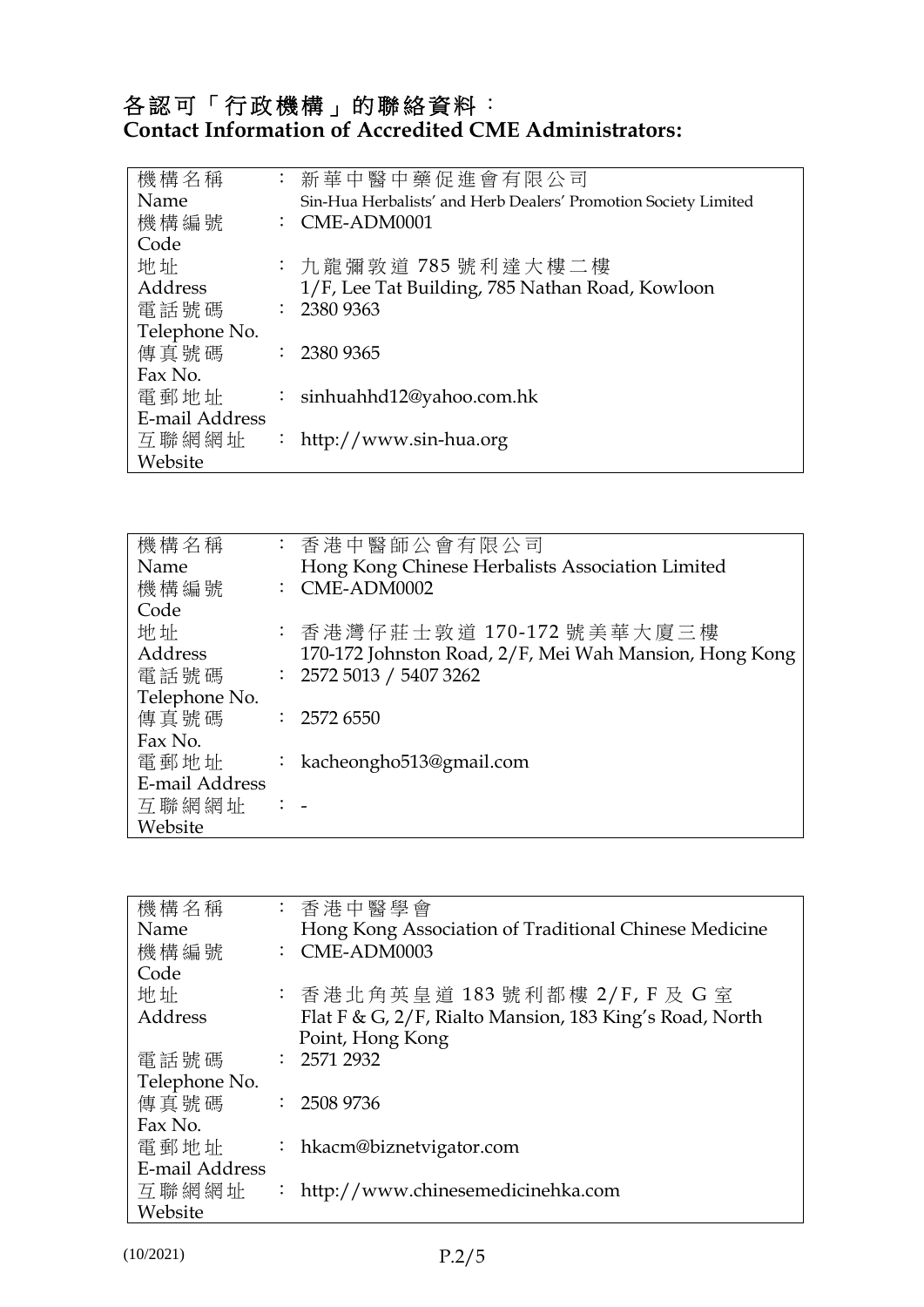| 機構名稱           |                | : 中國醫藥學會有限公司                                            |
|----------------|----------------|---------------------------------------------------------|
| Name           |                | Society of Practitioners of Chinese Herbal Medicine     |
|                |                | Limited                                                 |
| 機構編號           |                | $\therefore$ CME-ADM0004                                |
| Code           |                |                                                         |
| 地址             |                | : 九龍旺角花園街 111 號利興大廈 4/F, I 座                            |
| Address        |                | I, 4/F, Lee Hing Building, 111 Fa Yuen Street, Mongkok, |
|                |                | Kowloon                                                 |
| 電話號碼           |                | : 25073111 / 23346223                                   |
| Telephone No.  |                |                                                         |
| 傳真號碼           |                | $\therefore$ 2333 0696                                  |
| Fax No.        |                |                                                         |
| 電郵地址           |                | $\therefore$ sopochm@yahoo.com.hk                       |
| E-mail Address |                |                                                         |
| 互聯網網址          | $\mathbb{R}^n$ |                                                         |
| Website        |                |                                                         |

| 機構名稱           | : 香港註冊中醫學會有限公司                                       |
|----------------|------------------------------------------------------|
| Name           | Hong Kong Registered Chinese Medicine Practitioners  |
|                | <b>Association Limited</b>                           |
| 機構編號           | $\therefore$ CME-ADM0005                             |
| Code           |                                                      |
| 地址             | : 香港北角英皇道 367-373 號上潤中心 20 樓 C&D 室                   |
| Address        | Unit C&D, 20/F, Max Share Centre, No. 367-373 King's |
|                | Road, North Point, Hong Kong                         |
| 電話號碼           | $\therefore$ 3167 9829                               |
| Telephone No.  |                                                      |
| 傳真號碼           | : 31676909                                           |
| Fax No.        |                                                      |
| 電郵地址           | : info@hkrcmp.org                                    |
| E-mail Address |                                                      |
| 互聯網網址          | : http://www.hkrcmp.org                              |
| Website        |                                                      |

| 機構名稱             |                      | : 中華中醫師公會有限公司                                              |
|------------------|----------------------|------------------------------------------------------------|
| Name             |                      | China Society of Practitioners of Chinese Medicine Limited |
| 機構編號             |                      | $\therefore$ CME-ADM0006                                   |
| Code             |                      |                                                            |
| 地址               |                      | : 九龍佐敦庇利金街 14-20 號富利商業大廈 1601 室                            |
| Address          |                      | Unit 1, 16/F, Fu Lee Commercial Building, 14-20 Pilkem     |
|                  |                      | Street, Jordan, Kowloon                                    |
| 電話號碼             |                      | $\therefore$ 2359 7277                                     |
| Telephone No.    |                      |                                                            |
| 傳真號碼 : 2359 7068 |                      |                                                            |
| Fax No.          |                      |                                                            |
| 電郵地址             | $\ddot{\phantom{0}}$ | drpaullaw@yahoo.com.hk                                     |
| E-mail Address   |                      |                                                            |
| 互聯網網址            | $\therefore$         |                                                            |
| Website          |                      |                                                            |
| (10/2021)        |                      | P.3/5                                                      |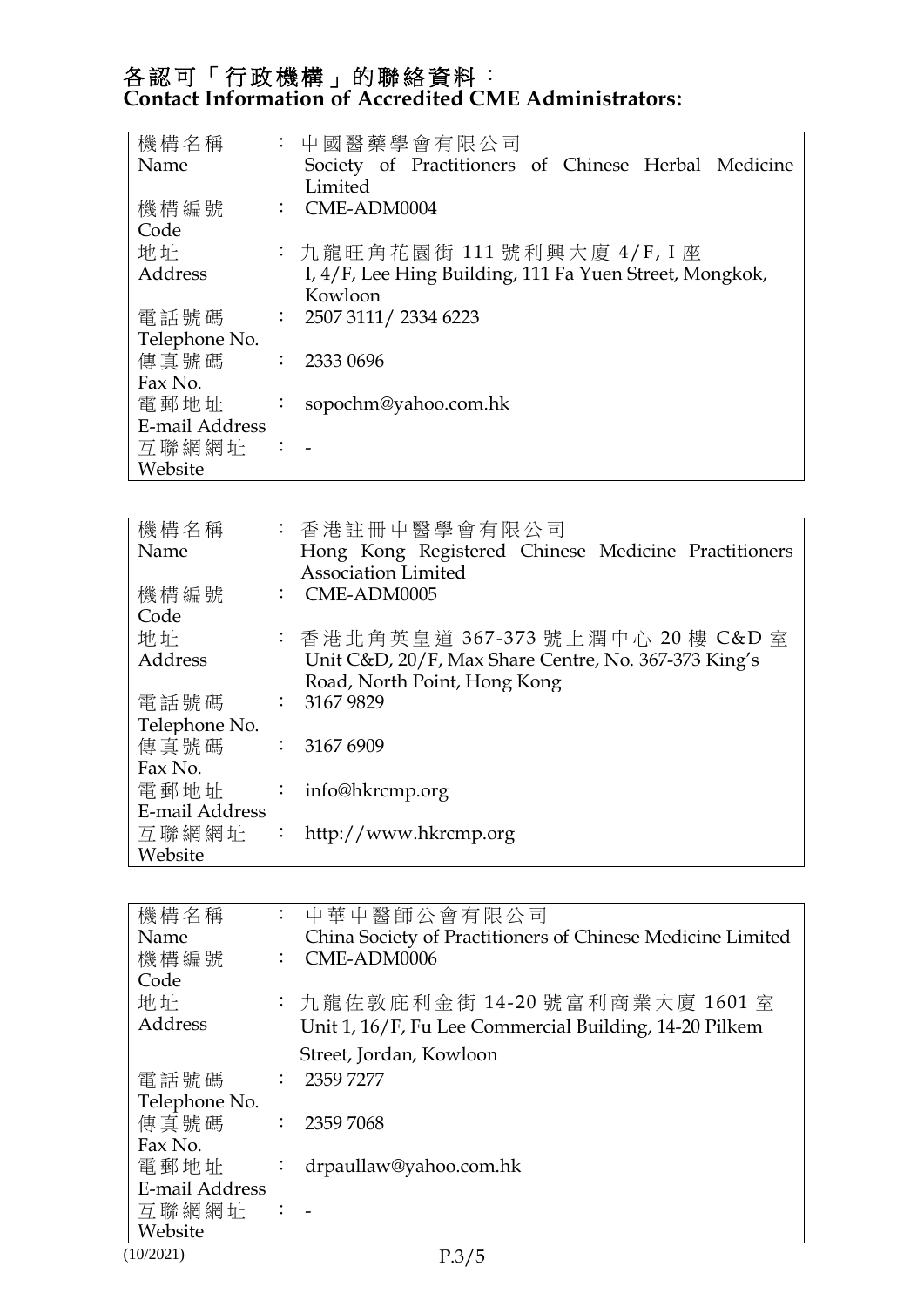| 機構名稱             | : 九龍中醫師公會有限公司                                           |
|------------------|---------------------------------------------------------|
| Name             | The Kowloon Chinese Herbalists Association Limited      |
| 機構編號             | $\therefore$ CME-ADM0007                                |
| Code             |                                                         |
| 地址               | : 九龍油麻地彌敦道 510號 7/F 前座                                  |
| Address          | Front, 7/F, Nathan Apartments, 510 Nathan Road, Kowloon |
| 電話號碼             | $\therefore$ 2384 6804                                  |
| Telephone No.    |                                                         |
| 傳真號碼 : 2332 7490 |                                                         |
| Fax No.          |                                                         |
| 電郵地址             | : kch95850376@gmail.com                                 |
| E-mail Address   |                                                         |
| 互聯網網址            | : kchal.com                                             |
| Website          |                                                         |

| 機構名稱           | : 國際中醫中藥總會有限公司                                        |
|----------------|-------------------------------------------------------|
| Name           | International General Chinese Herbalists and Medicine |
|                | <b>Professionals Association Limited</b>              |
| 機構編號           | $\therefore$ CME-ADM0008                              |
| Code           |                                                       |
| 地址             | : 九龍彌敦道 525 號寶寧大廈 A 座 402 室                           |
| Address        | 402, Block A, Bell House, 525 Nathan Road, Kowloon    |
| 電話號碼           | $\therefore$ 2782 1679                                |
| Telephone No.  |                                                       |
| 傳真號碼           | : 23594066                                            |
| Fax No.        |                                                       |
| 電郵地址           | : int27821679@gmail.com                               |
| E-mail Address |                                                       |
| 互聯網網址          |                                                       |
| Website        |                                                       |

| 機構名稱             | : 香港中醫骨傷學會有限公司                                        |
|------------------|-------------------------------------------------------|
| Name             | The Hong Kong T.C.M. Orthopaedic & Traumatic          |
|                  | <b>Association Limited</b>                            |
| 機構編號             | $\therefore$ CME-ADM0009                              |
| Code             |                                                       |
| 地址               | : 香港上環文咸東街 60-62 號金閣大廈一樓全層                            |
| Address          | Flat A-B, 1/F, Kamcourt Building, 60-62 Bonham Strand |
|                  | East, Sheung Wan, Hong Kong                           |
| 電話號碼             | $\therefore$ 2576 2661                                |
| Telephone No.    |                                                       |
| 傳真號碼 : 2542 1833 |                                                       |
| Fax No.          |                                                       |
| 電郵地址             | : admin@hktcmota.org                                  |
| E-mail Address   |                                                       |
| 互聯網網址            | : http://www.hktcmota.org                             |
| Website          |                                                       |
| (10/2021)        | P.4/5                                                 |